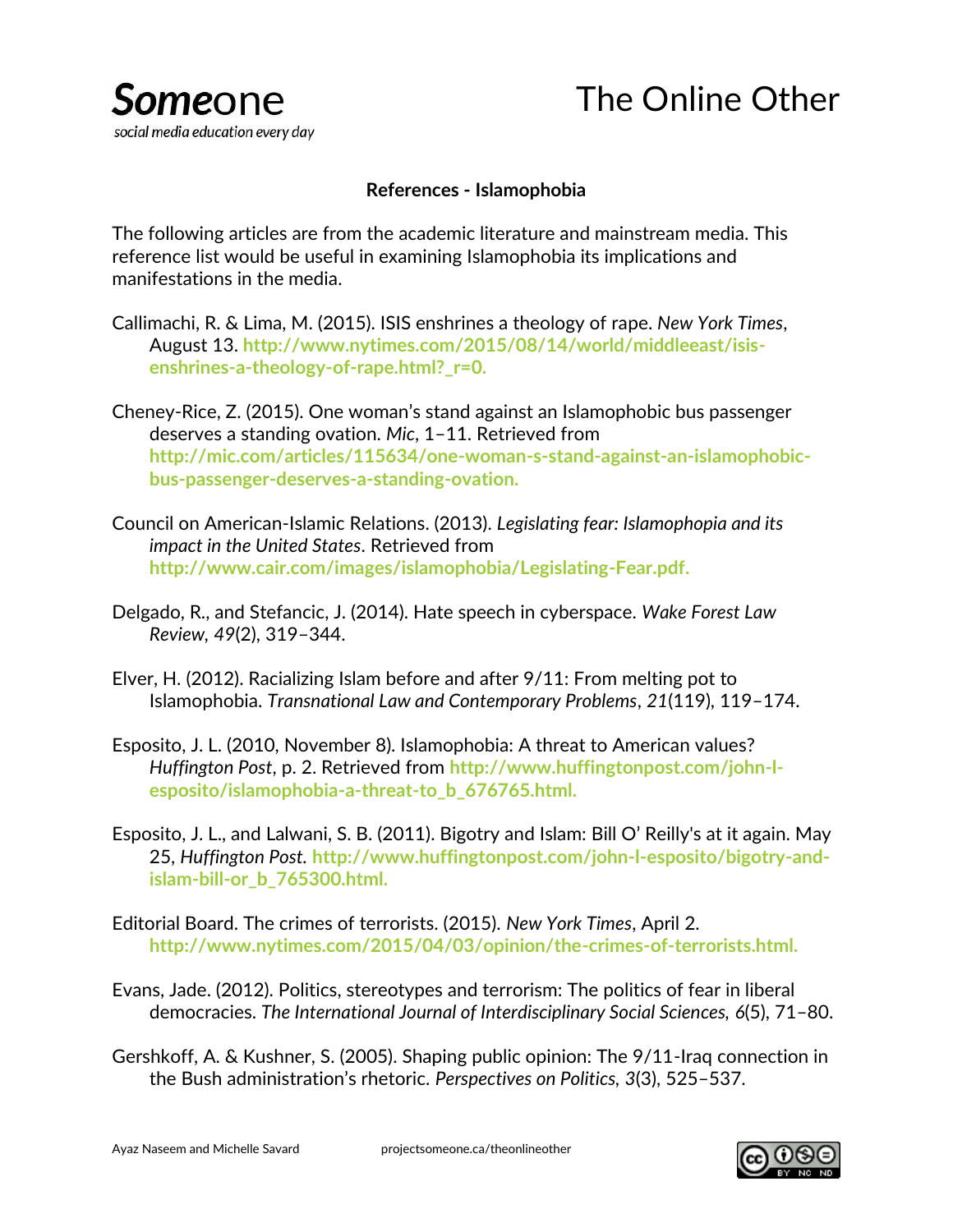- Hassan, A. (2015). Diverse and strong voices emerging 15,000 stood up to racism and fascism in the UK. *Muslim Association of Britain*. **[http://www.mabonline.net/diverse](http://www.mabonline.net/diverse-and-strong-voices-emerging-15000-stood-up-to-racism-and-fascism-in-the-uk/)[and-strong-voices-emerging-15000-stood-up-to-racism-and-fascism-in-the-uk/.](http://www.mabonline.net/diverse-and-strong-voices-emerging-15000-stood-up-to-racism-and-fascism-in-the-uk/)**
- Kellner, Douglas. (2004). 9/11, Spectacles of terror, and media manipulation: A critique of Jihadist and Bush media politics. *Critical Discourse Studies, 1*(1), 41–64. **http://www.gseis.ucla.edu/faculty/kellner/.**
- Krebs, Ronald R, and Jennifer K Lobasz. (2007). Fixing the meaning of 9/11 hegemony, coercion, and the road to war in Iraq. *Security Studies, 3*(3), 409–451. doi:10.1080/09636410701547881.
- Lee, A. (2015). People are forcing Islamophobic bigots off Twitter. *Buzzfeed*. **http://www.buzzfeed.com/alexlee/i-stand-with-mariam#.fcaZ17x1pZ.**
- Marranci, G. (2004). Multiculturalism, Islam and the clash of civilisations theory: Rethinking Islamophobia. *Culture and Religion*, *5*(1), 105–117. doi:10.1080/0143830042000200373
- Pew Research Centre. (2011). *Muslim Americans: No signs of growth in alienation or support for extremism*. Retrieved from **http://www.peoplepress.org/2011/08/30/muslim-americans-no-signs-of-growth-in-alienation-orsupport-for-extremism/.**
- Powell, K. A. (2011). Framing Islam: An analysis of U.S. media coverage of terrorism since 9/11. *Communication Studies, 62*(1), 90–112. doi:10.1080/10510974.2011.533599.
- Reyes, Antonio. (2011). Strategies of legitimization in political discourse: From words to actions. *Discourse and Society, 22*(6), 701–807. doi:10.1177/0957926511419927.
- Saeed, A. (2007). Media, racism and Islamophobia: The representation of Islam and Muslims in the media. *Sociology Compass*, *2*(1), 443–462.
- Saeed, Amir. (2008). Teaching and learning guide for media, racism and Islamophobia: The representation of Islam and Muslims in the media. *Sociology Compass 2*(6), 2041–2047. doi:10.1111/j.1751-9020.2008.00160.x.
- Shapiro, S. (2002). Lessons of September 11. *Tikkun* 17 (4).
- Stack, L. (2015). Police in Texas kill gunmen at exhibit defying Islam. *New York Times*, May 3. **http://www.nytimes.com/2015/05/04/us/gunmen-killed-after-firing-onanti-islam-groups-event.html?\_r=0.**
- Tierney, J. (2008). The endless fear of terrorism. *New York Times*, January 16. **http://tierneylab.blogs.nytimes.com/2008/01/16/the-endless-fear-of-terrorism/.**